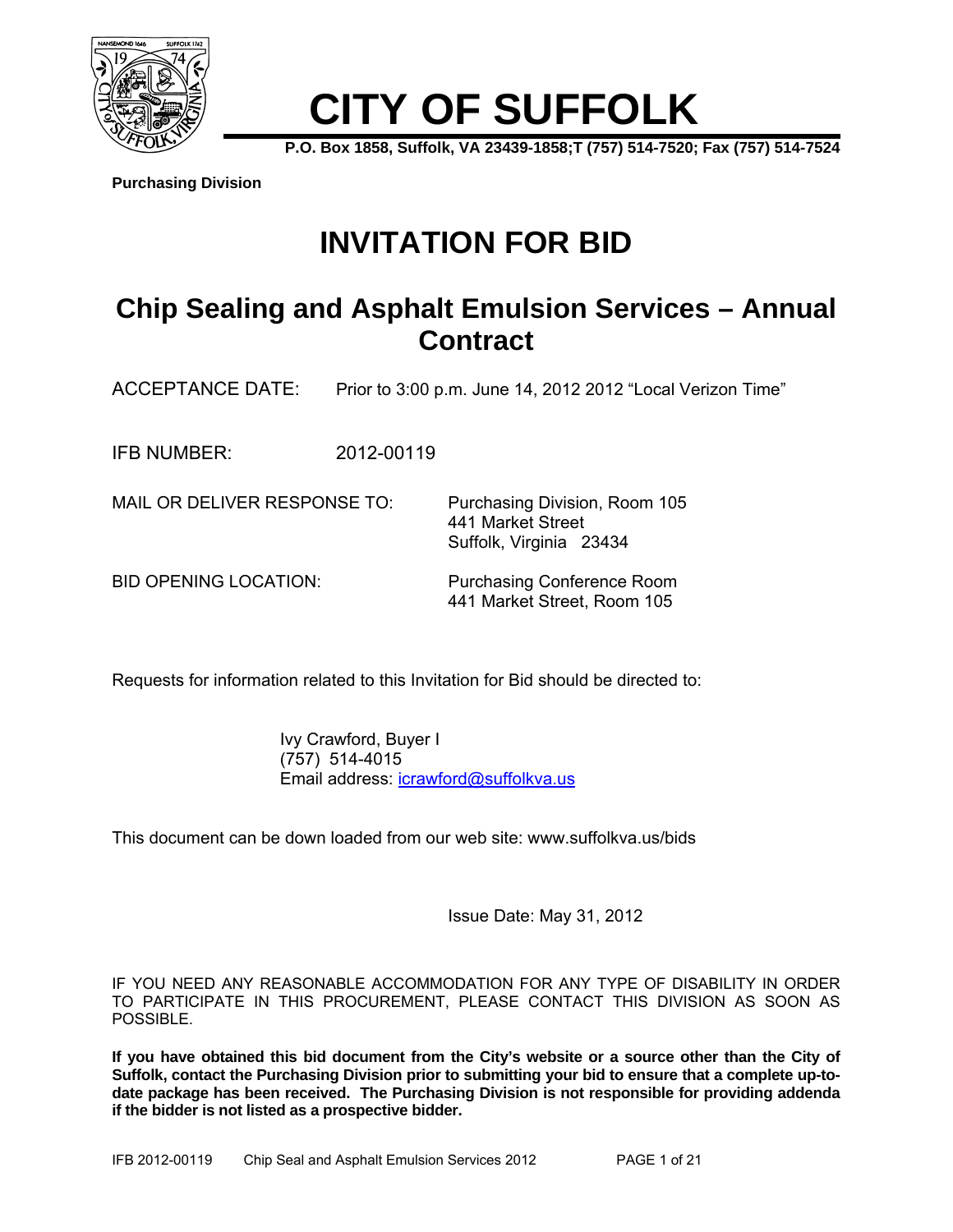#### **INVITATION FOR BID**

#### **Chip Seal and Asphalt Emulsion Services – Annual Contract**

#### **SECTION/TITLE**

BID PRICING FORM AND OTHER FORMS TO BE EXECUTED BY THE BIDDER

Prepared By: <u>Ivy Crawford, VCA</u> Date: May 31, 2012 Buyer I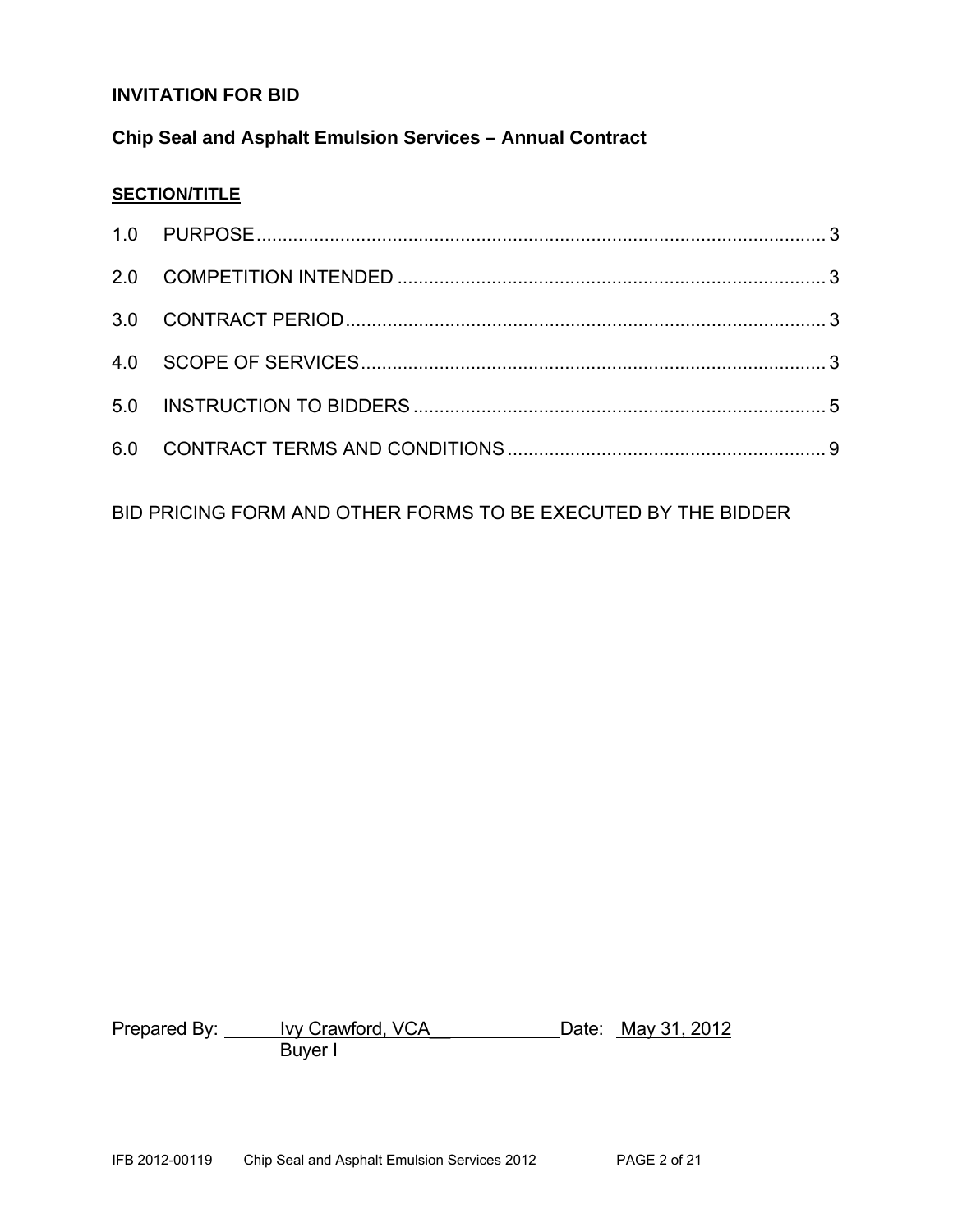#### **Chip Seal and Asphalt Emulsion Services – Annual Contract**

#### **1.0 PURPOSE**

The intent of this Invitation for Bid is to hire one contractor to provide all labor, equipment, vehicles/transportation, permits and fees, and associated insurance required to provide annual Chip Seal and Asphalt Emulsion annual services on an as needed basis for Public Works Road Maintenance in accordance with all specifications, terms and conditions herein.

#### **2.0 COMPETITION INTENDED**

It is the City's intent that this Invitation for Bid (IFB) permits competition. It shall be the bidder's responsibility to advise the Purchasing Agent in writing if any language, requirement, specification, etc., or any combination thereof, inadvertently restricts or limits the requirements stated in this IFB to a single source. Such notification must be received by the Purchasing Agent not later than five (5) days prior to the date set for bids to close.

#### **3.0 CONTRACT PERIOD**

The contract shall cover the period from date of award through May 31, 2013.

This contract may be renewed based on the terms and conditions at the expiration of its term by mutual agreement of the contractor and the City. The City reserves the option to renew this agreement for two (2) additional one-year periods.

Notice of intent to renew will be given to the Contractor in writing by the City, normally sixty (60) days before the expiration date of the current contract.

Initial rates and subsequent renewal rates must be guaranteed for a minimum of 12 months. Any increase in rates shall be limited to the lesser of the Consumer Price Index for all Urban Consumers (CPI-U) – Other Goods and Services (unadjusted for the current 12 month period) or 3%. The City does not guarantee any rate increase.

#### **4.0 SCOPE OF SERVICES**

#### 4.1 General

Services under the annual contract shall be provided on an "as needed" basis and shall include all labor, equipment, materials, supplies, travel time and any other costs necessary to perform the work.

- A. Services shall include surface preparation and the qualified application of chip seal oil with a truck mounted, self-heated distributor with a minimum capacity of 1800 gallons. Truck and crew shall be capable of applying oil at an accurate, specified rate between .30 and .36 gallons per square yard, plus or minus .005. Truck shall be capable of spraying varying widths, at the specified rate, to cover streets from side to side.
- B. Promptly after the breaking of chip seal oil, the qualified spreading of chip seal chips from a self-propelled chip spreader, with full on-board crew. Spreader shall be capable of applying washed 3/8" aggregate at varying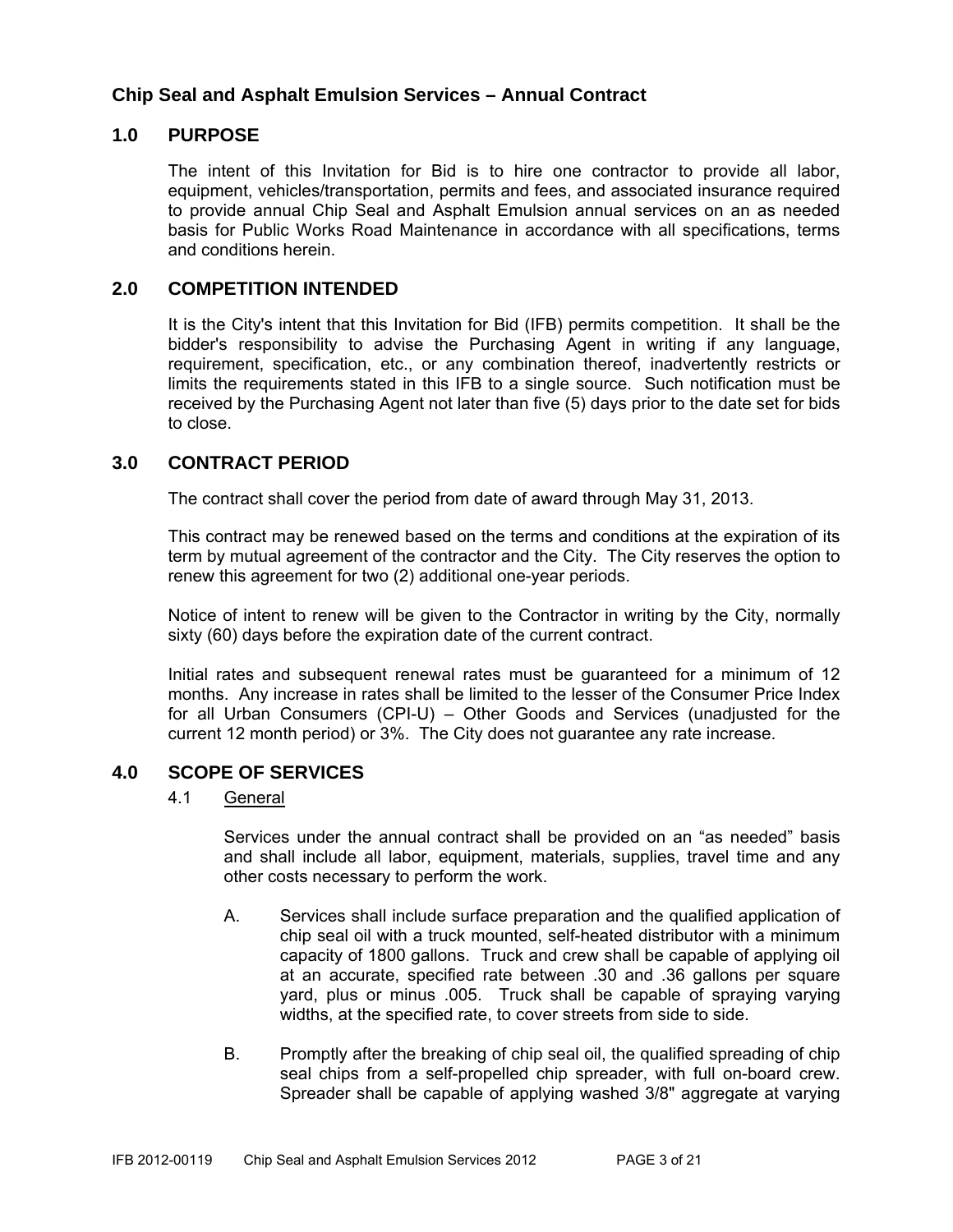widths, and at a controlled rate, between 26 and 28 pounds per square yard.

- C. Application of the chips shall be followed by embedding the chips with a pneumatic roller.
- D. Contractor shall provide traffic control in accordance to the latest version of the Virginia Work Area Protection Manual and/or other directives per the City.
- E. Contractor shall provide street cleaning as required.
- F. All equipment used on this project shall be available for inspection by the City prior to beginning of work.

Successful Bidder shall have at least five (5) years of experience in providing the services/goods detailed in this Invitation to Bid and the necessary resources to perform the services or provide the goods. Bidder's references shall demonstrate the capability, in all respects, to perform the work specified herein.

#### 4.2 Safety

Contractor shall follow all safety precautions regarding material handling and the operation of the equipment. Contractors employees shall wear safety apparel such as long sleeved shirts, leather gloves, steel toes boots, hard hats, and have adequate eye protection. When using hot pour crack sealants are applied at approximately 350 degrees Fahrenheit or more, special caution shall be exercised during the application.

#### 4.3 Traffic Control

Contractor shall ensure the safety of all workers and the traffic traveling near the work area, proper traffic control devices shall be installed. The Manual of Uniform Traffic Control Devises (MUTCD) guidelines in addition to The Virginia Work Area Protection Manual (latest version) must be adhered to while performing this service.

The contractor shall develop a traffic control plan that considers traffic volume and curing time of the sealant for each work location. The plan must be approved by the Public Works Road Maintenance Division.

#### 4.4 Damages

All buildings, grounds, appurtenances and furnishings shall be protected by the Contractor from damage which might be done or caused by work performed under this contract. Any damages caused directly or indirectly by the Contractor or his agents or employees shall be repaired and/or replaced at the expense of the Contractor by methods approved by the City to restore the damaged areas(s) to its original condition.

The Contractor shall be held responsible for any acts of his/her employees. All damages, if any, shall be repaired to the complete satisfaction of the City.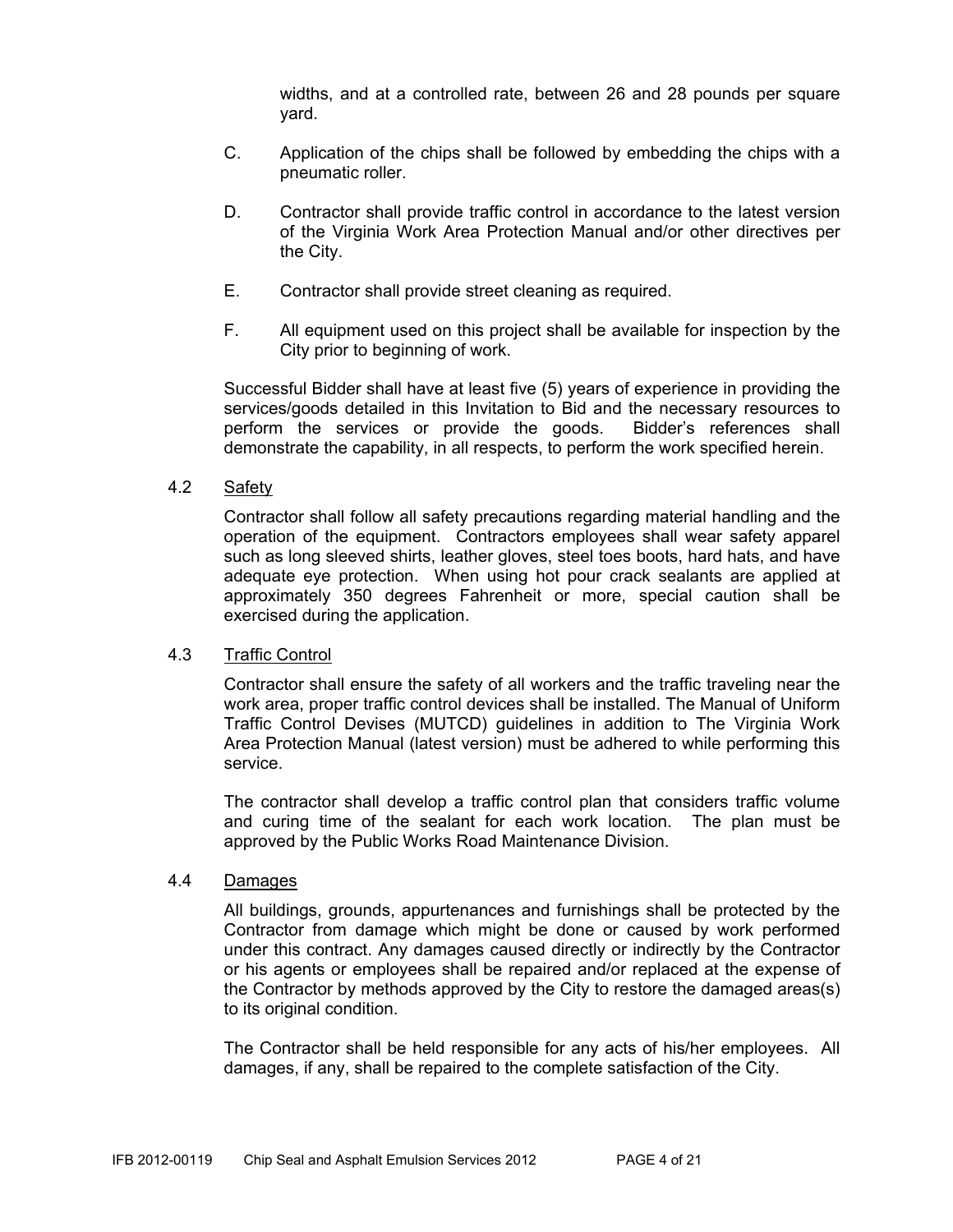Upon occurrence, the Contractor must immediately notify the owner of any damage made by his work force or any damage that may be discovered as the work progresses. Any damage not properly identified to the City shall be assessed to the Contractor.

The Contractor, along with a City representative, shall assess any damages that may have occurred during the process of the repairs within 48 hours after the completion of the repairs. Assessment of damage must occur within one week from time of complaint by the City. Repairs shall be completed to the City's sole satisfaction within ten (10) working days after identification of the damage.

#### 4.5 Labor Rates

Regular time shall be defined as the City's normal business hours, 8:00 a.m. to 5:00 p.m., Monday through Friday.

Overtime shall be defined as work performed at times other than normal business hours. Overtime work shall be approved in advance by the City, and compensated at 1.5 times the regular hourly rate.

The Contractor may be required to have "hours worked" certified at the job site by City staff.

#### 4.6 References

 All bidders shall include, with their bids, a list of at least three (3) current references for whom comparable work has been performed. This list shall include company name, person to contact, address and telephone number. Failure to include references may be ample cause for rejection of bid as non-responsive.

#### 4.7 Cost of Materials

 Materials, equipment, parts, etc. furnished by the Contractor **shall be billed at the actual invoice cost.** Copies of all invoices for materials, equipment, parts or additional charges shall be provided.

#### 4.8 Bid Evaluation and Award

If awarded, the bid shall be awarded to the lowest responsive and responsible bidder. In determining the lowest bidder, the following factors shall be considered:

- Price: as outlined on the BID FORM.
- Ability, capability, and skill of the bidder to perform the contract within the time frame(s) specified.
- The character, integrity, reputation, judgment, experience and efficiency of the bidder.
- The quality of performance of previous contracts.
- The financial resources and ability of the bidder to perform the contract.

#### **5.0 INSTRUCTION TO BIDDERS**

5.1 Submission of Bids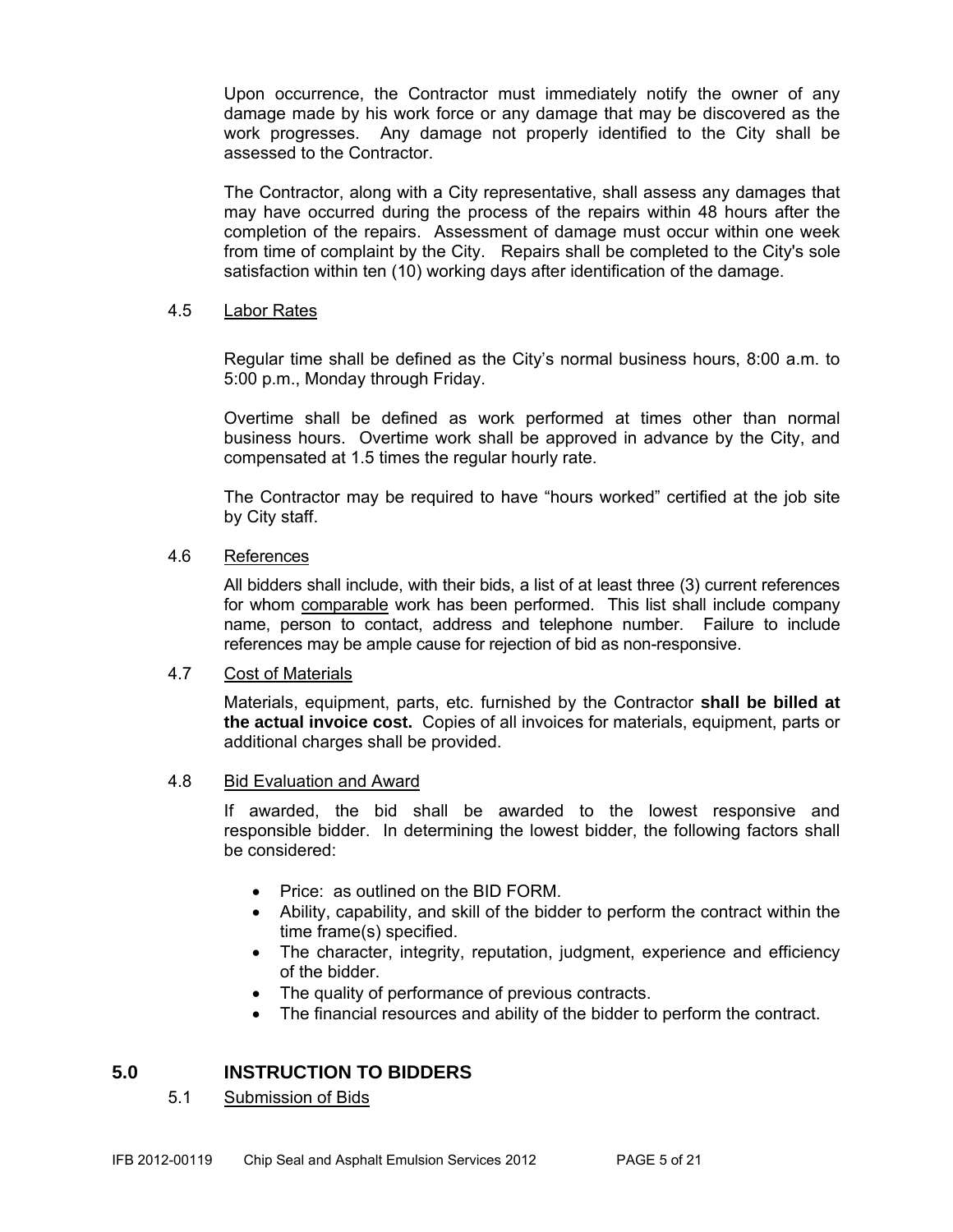Pricing must be submitted on the Invitation for Bid pricing form only; failure to submit a bid on the official City form provided for that purpose shall be a cause for rejection of the bid. Include other information as requested or required. All bids shall be submitted in a sealed envelope and properly identified with the IFB number, IFB name and time and date of opening. The Bid may not be changed by markings on the envelope. Only the amounts indicated on the Bid Form will be considered in determining the final Bid Amount. Bids must be received by the Finance Department/Purchasing Division no later than the time specified on the opening date. *Bids may be mailed to City of Suffolk, Purchasing Division, P.O. Box 1858, Suffolk, VA 23439-1858 or hand delivered to 441 Market Street, Room 105, Suffolk, Virginia 23434*. Faxed and e-mailed bids shall not be accepted. It is the bidder's responsibility to ensure the bid is received prior to the bid acceptance time. The official time for bid acceptance deadline shall be provided via electronic date/time stamp as monitored by Purchasing staff.

#### 5.2 City Contacts

Questions related to bid submittals should be directed to:

 Ivy Crawford VCA (757) 514-4015 icrawford@suffolkva.us

Ivy Crawford, Buyer I, is the designated authorized spokesperson for the City of Suffolk with respect to this IFB. All questions should be directed to the Buyer's attention. The respondents to this IFB shall not contact, either directly or indirectly, any other employee or agent of the City regarding this IFB. This prohibition shall also extend to the Suffolk City Council and locally elected officials. Any such unauthorized contact may disqualify the bidder from this procurement.

#### 5.3 Firm Pricing

Bid price must be firm for City acceptance for ninety (90) days from bid opening date.

#### 5.4 Unit Price

Bid unit price on quantity specified – extend and show total. In case of errors in extension, unit prices shall govern. Bids subject to unlimited price increases will not be considered.

#### 5.5 Contract Quantities

The quantities specified in the Invitation for Bid are estimates only, and are given for the information of bidders and for the purpose of bid evaluation. They do not indicate the actual quantity, which will be ordered, since such volume will depend upon requirements, which develop during the contract period.

Quantities shown shall not be construed to represent any amount which the City shall be obligated to purchase under the contract, or relieve the contractor of his obligation to fill all orders placed by the City.

#### **NO BID WILL BE CONSIDERED WHICH STIPULATES THAT THE CITY OF SUFFOLK SHALL GUARANTEE A SPECIFIC AMOUNT OF WORK.**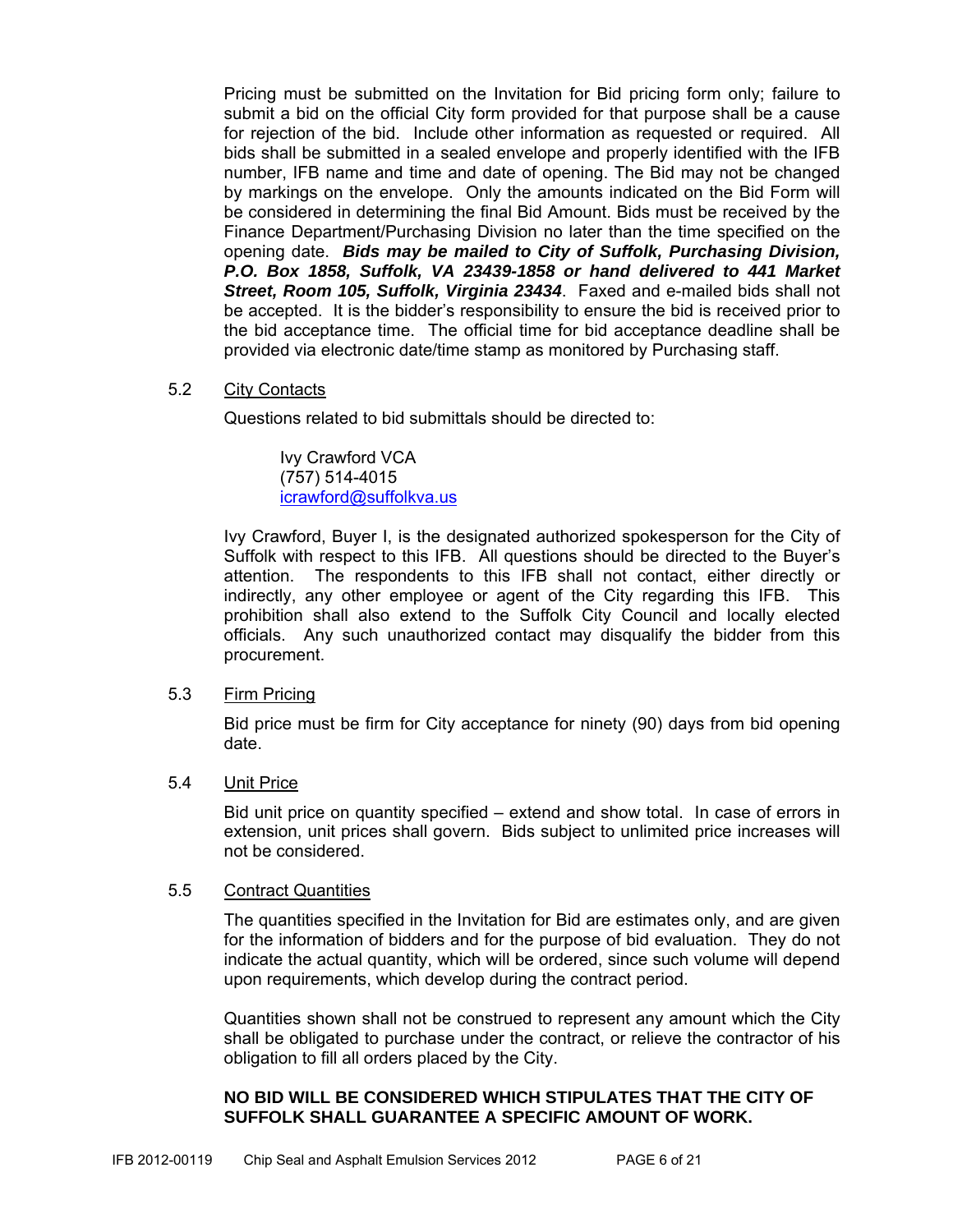#### 5.6 Authority to Bind Firm in Contract

Bids must include full legal firm name and address of bidder. Failure to manually sign bid may disqualify it. Person signing bid should show Title or Authority to bind the firm in a Contract.

#### 5.7 Withdrawal of Bids

Bids may be withdrawn any time prior to the bid opening. Withdrawal of bids may be accomplished by submitting such request in writing on the issuing company's letterhead either in person or by certified mail. No bids may be withdrawn after the established bid opening date or time, unless the purchaser has extended the opening date.

#### 5.8 Rejection of Bid

The City reserves the right to waive any technical errors in bids received and/or to reject any and all bids. Without limiting the generality of the foregoing, any bid which is incomplete, obscure, or irregular may be rejected; any bid failing to comply with all terms and conditions or failing to conform to the specifications may be rejected; any bid having interlineations, erasures, or corrections not appropriately initialed by the bidder may be rejected; and any bid accompanied by an insufficient or irregular bid security may be rejected.

#### 5.9 Late Bid

Late bids will be returned to bidder unopened, if opening date and bidder's return address is shown on the container. Late bids shall not be accepted. It is the responsibility of the bidder to ensure the bid is received prior to the bid acceptance time.

#### 5.10 Rights of the City

The City reserves the right to accept or reject all or part of any bid, waive any informality and award the contract to the lowest responsive and responsible bidder to best serve the interest of the City.

#### 5.11 Use of Contract by Other Public Bodies

Bidders are advised that the resultant contract may be extended, with the authorization of the Bidder, to other public bodies, or public agencies or institutions of the United States to permit their use of the contract at the same prices and/or discounts and terms and conditions of the resulting contract. If any other public body decides to use the final contract, the Contractor shall deal directly with the public body concerning the placement of orders, issuance of the purchase orders, contractual disputes, invoicing and payment. The City of Suffolk acts only as the "Contracting Agent" for these public bodies. Failure to extend a contract to a public body will have no effect on consideration of your bid.

It is the Contractor's responsibility to notify the public body(s) of the availability of the contract(s).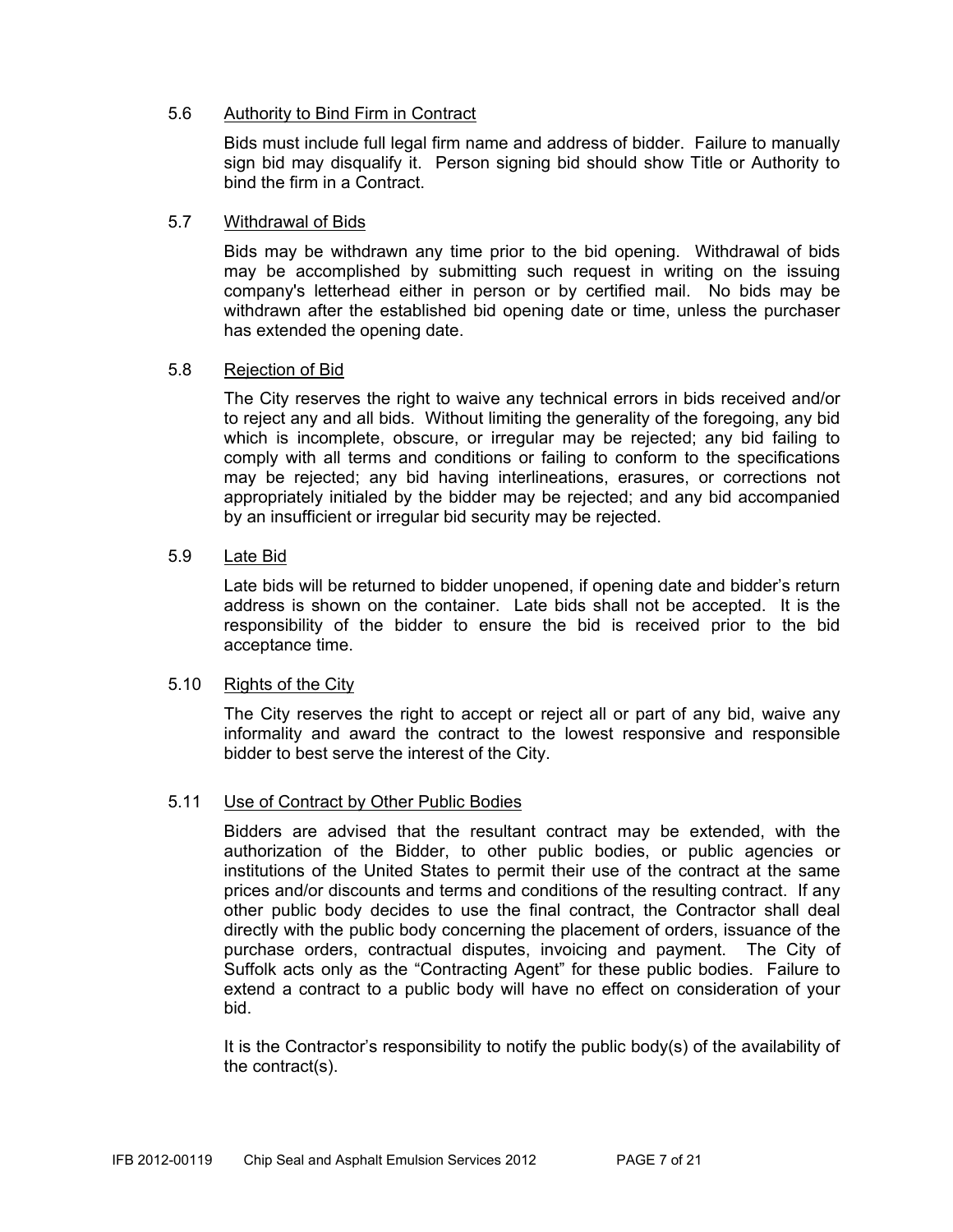Other public bodies desiring to use the contract shall make their own legal determination as to whether the use of this contract is consistent with their laws, regulations and other policies.

Each public body has the option of executing a separate contract with the Contractor(s). Public bodies may add terms and conditions required by statue, ordinances, and regulations, to the extent that they do not conflict with the contract terms and conditions. If, when preparing such a contract, the general terms and conditions of a public body are unacceptable to the Contractor, the Contractor may withdraw its extension of the award to that public body.

The City of Suffolk shall not be held liable for any costs or damages incurred by another public body as a result of any award extended to that public body by the Contractor.

#### 5.12 Inclement Weather/Closure of City Hall

If City Hall is closed for business at the time scheduled for bid opening, for whatever reason, sealed bids will be accepted and opened on the next scheduled business day, at the originally scheduled time.

#### 5.13 Announcement of Award

Upon the award or the announcement of the decision to award a contract as a result of this solicitation, the City will publicly post such notice on the bulletin board located outside of Room 105 of the Purchasing Division and/or on the City's web site, www.suffolkva.us for a minimum of ten (10) days.

#### 5.14 Taxes in Arrears

No bid or proposal will be accepted from or contract awarded to any person, firm or corporation that is in arrears, or is in default to the City upon any debt or contract, or that is a defaulter as surety or otherwise upon any obligation to the City.

#### 5.15 Bidder Qualification

Only bids from established contractors for work similar in scope to work herein shall be considered; the City reserves the right to request specific reference information prior to award. Bidder shall demonstrate that he has adequate and appropriate manpower, tools and equipment to respond and perform in accordance with the provisions herein.

The City may, at its option, disqualify a bidder and reject his bid for cause. Reasons deemed to be sufficient for this action shall include, but not be limited to, the following:

- Evidence of collusion among bidders.
- Receipt of more than one bid on any project from an individual, or from a corporation. This restriction does not apply to subcontractors
- Default on any previous contract.
- For unreasonable failure to complete a previous contract within the specified time or for being in arrears on an existing contract without reasonable cause for being in arrears.
- Inability to perform as revealed by an investigation of the Bidder's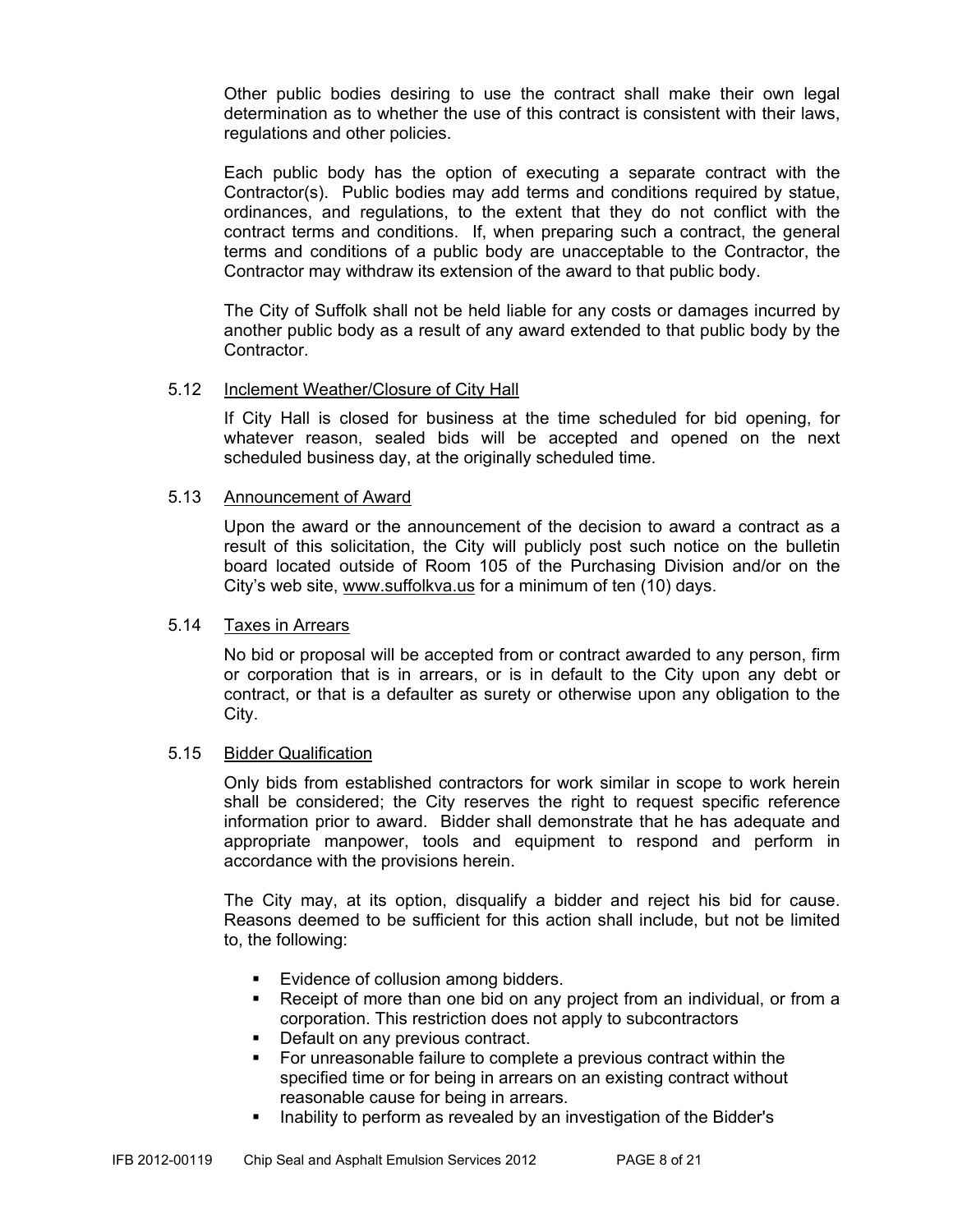financial statement, experience and/or plant and equipment.

#### 5.16 Material Safety Data Sheets

 By law, the City of Suffolk will not receive any materials, products, or chemicals, which may be hazardous to an employee's health unless accompanied by a Material Safety Data Sheet when, received.

#### 5.17 Environmental Liability

Any costs or expenses associated with environmentally related violations of the law, the creation or maintenance of a nuisance, or releases of hazardous substances, including, but not limited to, the cost of any cleanup activities, removals, remediation, responses, damages, fines, administrative or civil penalties or charges imposed on the City, whether because of actions or suits by any governmental or regulatory agency or by any private party, as a result of the storage, accumulation, or release of any hazardous substances, or any noncompliance with or failure to meet any federal, state or local standards, requirements, law, statutes, regulations or the law of nuisance by Contractor (or by its agent, officers, employee, subcontractors, consultants, sub consultants, or any other persons, corporations or legal entities employed, utilized, or retained by the Contractor in the performance of this Contract or related activities, shall be paid by Contractor. This paragraph shall survive the termination, cancellation or expiration of this Contract.

#### **6.0 CONTRACT TERMS AND CONDITIONS**

The resulting contract with the successful bidder will be subject to the following terms and conditions:

#### 6.1 License Requirement

All firms doing business in the City of Suffolk are required to be licensed in accordance with the City of Suffolk business license ordinance.

Wholesale and retail merchants without a business location in the City of Suffolk are exempt from this requirement. Any questions concerning business licenses should be directed to the Commissioner of the Revenue's Office, telephone (757) 514-4260.

#### 6.2 Insurance

The CONTRACTOR shall procure, maintain, and provide proof of insurance coverage for injuries to persons and/or property damage as may arise from or in conjunction with, the work performed on behalf of the City by the CONTRACTOR, his agents, representatives, employees or subcontractors. Proof of coverage as contained herein shall be submitted fifteen (15) days prior to the commencement of work and such coverage shall be maintained by the CONTRACTOR for the duration of the contract period; for occurrence policies. Claims made policies must be in force or that coverage purchased for three (3) years after contract completion date.

Contractor shall purchase and maintain the following insurance coverage: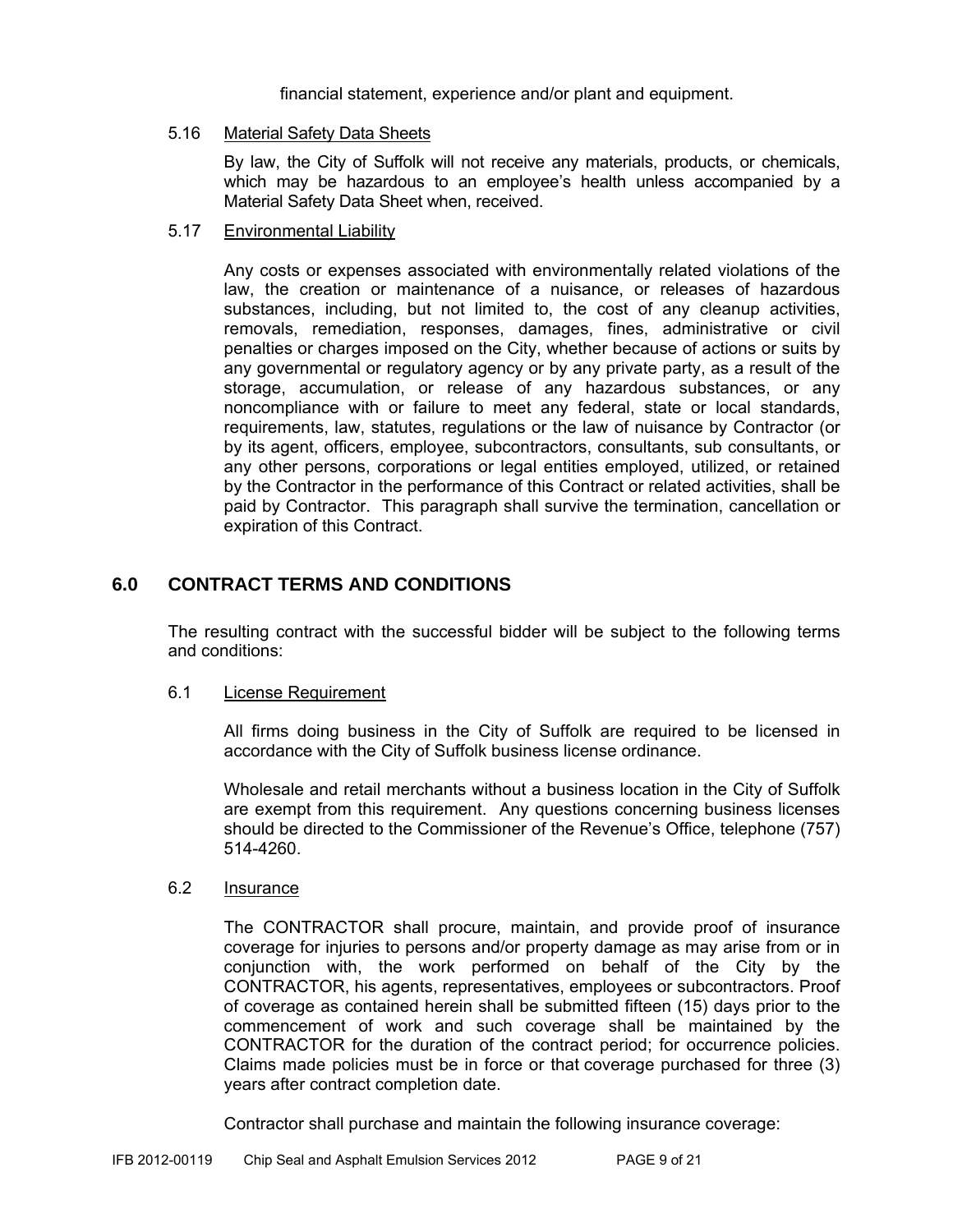a. Workers Compensation

As statutorily required by the Commonwealth of Virginia. Employers Liability, minimum requirement of \$1,000,000.

- b. Commercial General Liability
	- Minimum Limits

General Liability:

- \$1,000,000 General Aggregate Limit
- \$1,000,000 Products & Completed Operations
- \$1,000,000 Personal and Advertising Injury
- \$1,000,000 Each Occurrence Limit
- \$ 50,000 Fire Damage Limit
- \$ 5,000 Medical Expense Limit
- c. Auto Liability insurance

Coverage sufficient to cover all vehicles owned, used, or hired by the Contractor, his agents, representatives, employees or subcontractors. Minimum Limits Automobile Liability: \$1,000,000 Combined Single Limit

#### d. Coverage Provisions

- 1. All deductibles or self-insured retention shall appear on the certificate(s).
- 2. The City of Suffolk, its' officers/officials, employees, agents and volunteers shall be added as "additional insured" as their interests may appear. This provision does not apply to Professional Liability or Workers' Compensation/Employers' Liability.
- 3. The CONTRACTOR'S insurance shall be primary over any applicable insurance or self-insurance maintained by the CITY.
- 4. The CONTRACTOR shall provide 30 days written notice to the CITY before any cancellation, suspension, or void of coverage in whole or part, where such provision is reasonable.
- 5. All coverage for CONTRACTOR'S subcontractors shall be subject to all of the requirements stated herein.
- 6. All deductibles or self-insured retention shall appear on the certificate(s) and shall be subject to approval by the CITY. At the option of the CITY, the insurer shall reduce or eliminate such deductible or self-insured retention, or the CONTRACTOR shall be required to procure a bond guaranteeing payment of losses and related claims expenses.
- 7. Failure to comply with any reporting provisions of the policy(s) shall not affect coverage provided the CITY, its officers/officials, agents, employees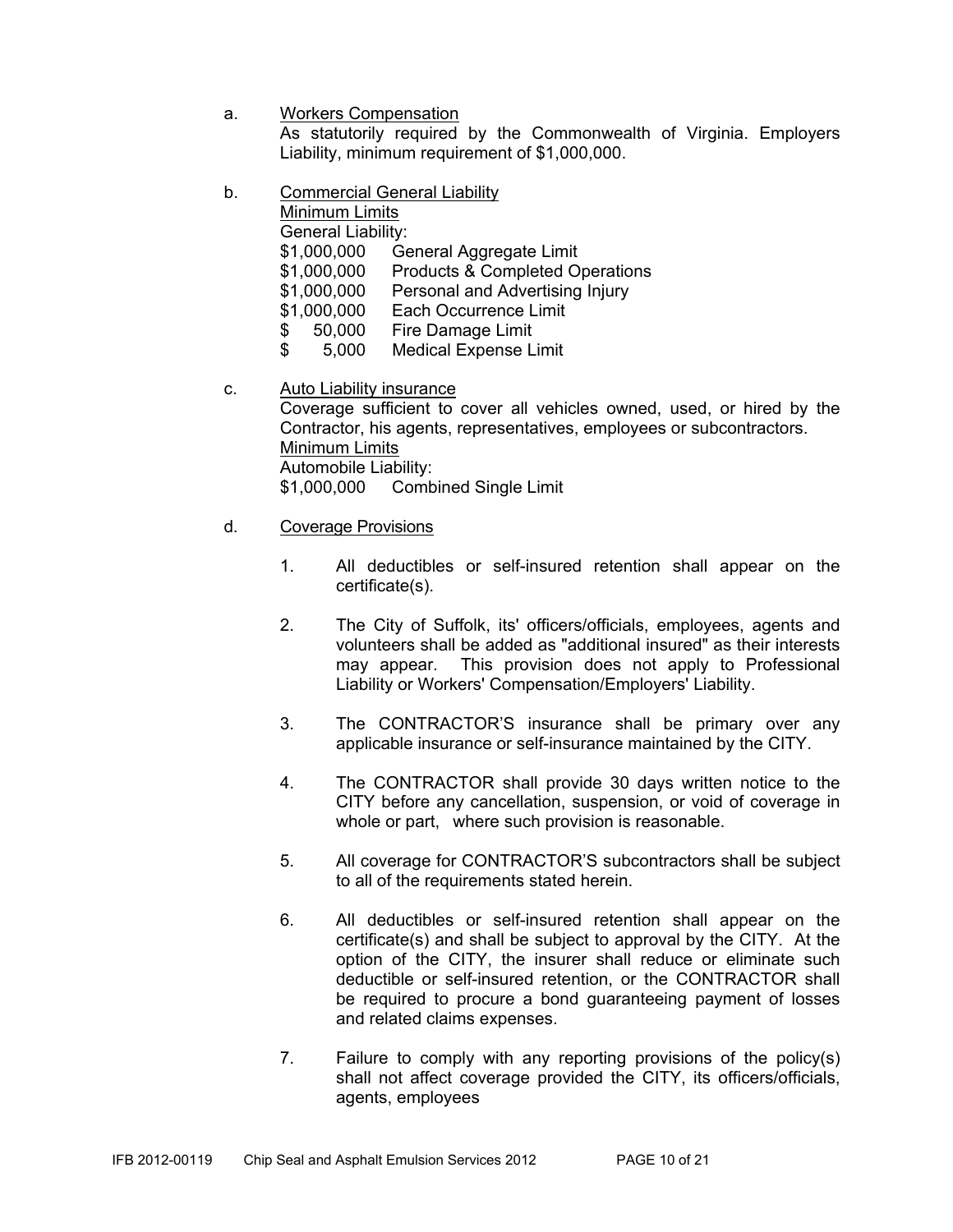- 8. The insurer shall agree to waive all rights of subrogation against the CITY, its officers/officials, agents, employees or volunteers for any act, omission or condition of premises which the parties may be held liable by reason of negligence.
- 9. The CONTRACTOR shall furnish the CITY certificates of insurance including endorsements affecting coverage. The certificates are to be signed by a person authorized by the insurance company(s) to bind coverage on its' behalf, if executed by a broker, notarized copy of authorization to bind, or certify coverage must be attached.
- 10. All insurance shall be placed with insurers maintaining an A.M. Best rating of no less than an A: VII. If A.M. Best rating is less than A: VII, approval must be received from CITY's Risk Manager.
- 11. All coverage designated herein shall be as broad as the Insurance Services Office (ISO) forms filed for use with the Commonwealth of Virginia.

#### 6.3 Hold Harmless Clause

The Contractor shall, during the term of the contract, defend, indemnify and hold harmless the City of Suffolk from and against any and all losses, damages, claims, fines, penalties, suits and costs, including bodily injury or death of any person(s), or loss or damage to property, as well as fines, assessments and penalties imposed by any authority which may arise out of any violations of law by, and all acts and omissions of the Contractor, the Contractor's agents, employees occurring in connection with the products, completed operations, and other services covered herein.

#### 6.4 Safety

All contractor and subcontractor performing services for the City are required and shall comply with all Occupational Safety and Health Administration (OSHA), State and City Safety and Occupational Health Standards and any other applicable rules and regulations. Also all contractors and subcontractors shall be held responsible for the safety of their employees and any unsafe acts or conditions that may cause injury or damage to any persons or property within and around the work site area under this contract.

#### 6.5 Anti-Discrimination

By submitting their bids, bidders certify to the City that they will conform to the provisions of the Federal Civil Rights Act of 1964, as amended, as well as the Virginia Fair Employment Contracting Act of 1975, as amended, where applicable, the Virginians with Disabilities Act, the Americans with Disabilities Act and 2.2-4311 of the Virginia Public Procurement Act (VPPA). If the award is made to a faith-based organization, the organization shall not discriminate against any recipient of goods, services, or disbursements made pursuant to the contract on the basis of the recipient's religion, religious belief, refusal to participate in a religious practice, or on the basis of race, age, color, gender or national origin and shall be subject to the same rules as other organizations that contract with public bodies to account for the use of the funds provided; however,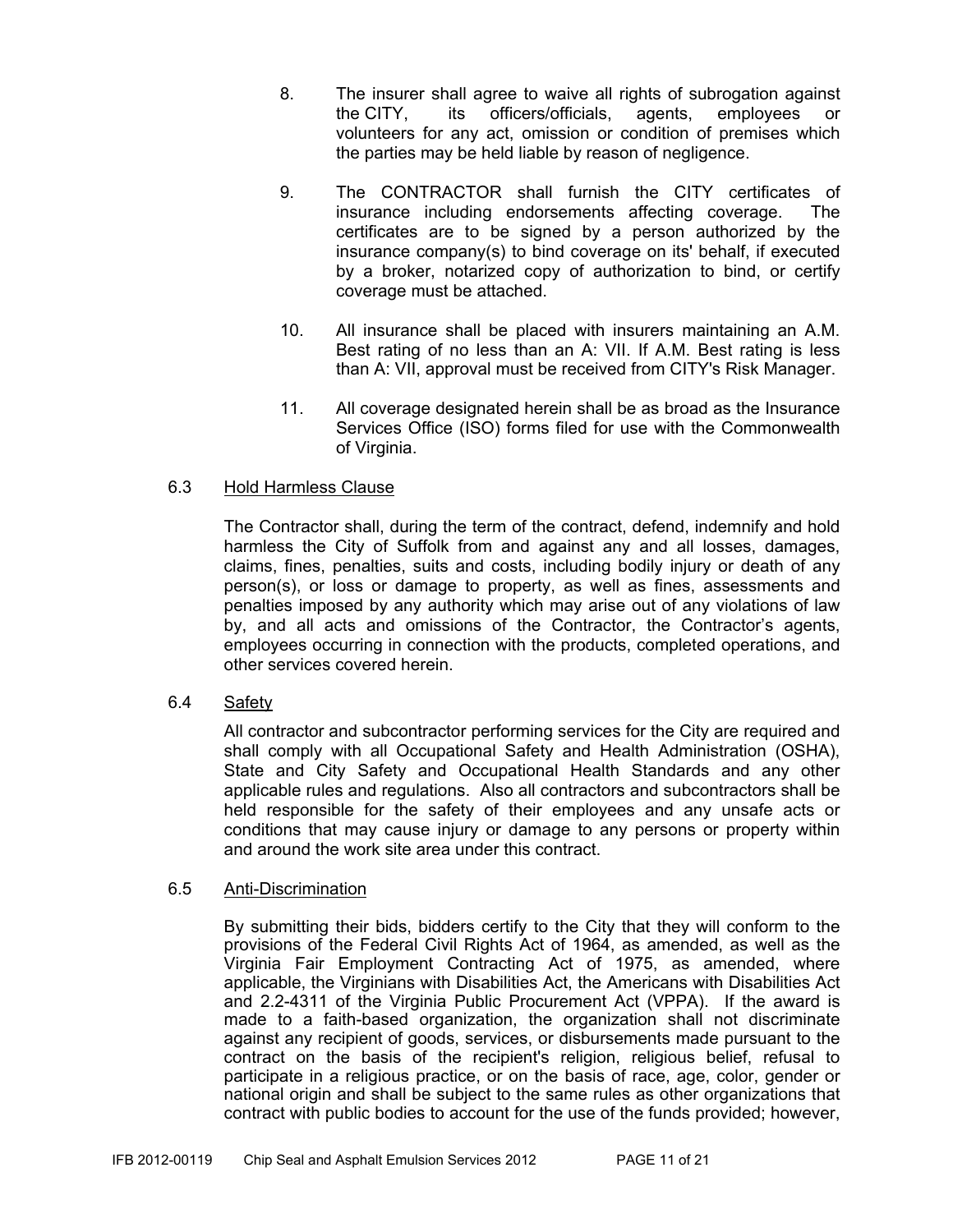if the faith-based organization segregates public funds into separate accounts, only the accounts and programs funded with public funds shall be subject to audit by the public body. (Code of Virginia 2.2.4343.1E).

In every contract over \$10,000 shall include the following provisions:

- 1. During the performance of this contract, the contractor agrees as follows:
	- a. The contractor will not discriminate against any employee or applicant for employment because of race, religion, color, sex, national origin, age, disability, service disabled veterans or any other basis prohibited by state law relating to discrimination in employment, except where there is a bona fide occupational qualification reasonably necessary to the normal operation of the contractor. The contractor agrees to post in conspicuous places, available to employees and applicants for employment, notices setting forth the provisions of this nondiscrimination clause.
	- b. The contractor, in all solicitations or advertisements for employees placed by or on behalf of the contractor, will state that such contractor is an equal opportunity employer.
	- c. Notices, advertisements and solicitations placed in accordance with federal law, rule or regulation shall be deemed sufficient for the purpose of meeting these requirements.
- 2. The contractor will include the provisions of No. 1 above in every subcontract or purchase order over \$10,000, so that the provisions will be binding upon each subcontractor or vendor.

#### 6.6 Ethics in Public Contracting

By submitting a bid, the bidder certifies that their bid is made without collusion or fraud and that they have not offered or received any kickbacks or inducements from any other bidder, supplier, manufacturer or subcontractor in connection with their bid, and that they have not conferred on any public employee having official responsibility for this procurement transaction any payment, loan subscription, advance, deposit of money, services or anything of more than nominal value, present or promised, unless consideration of substantially equal or greater value was exchanged. (Code of Virginia 2.2-4367)

#### 6.7 Compliance with Federal Immigration Law

Contractor does not, and shall not during the performance of the contract for goods and services in the Commonwealth of Virginia, knowingly employ an unauthorized alien as defined in the Federal Immigration Reform and Control Act of 1986.

#### 6.8 Debarment Status

By submitting a bid, bidders certify that they are not currently debarred by the Commonwealth of Virginia from submitting bids or proposals on contracts for the type of goods and/or services covered by this solicitation, nor are they an agent of any person or entity that is currently so debarred.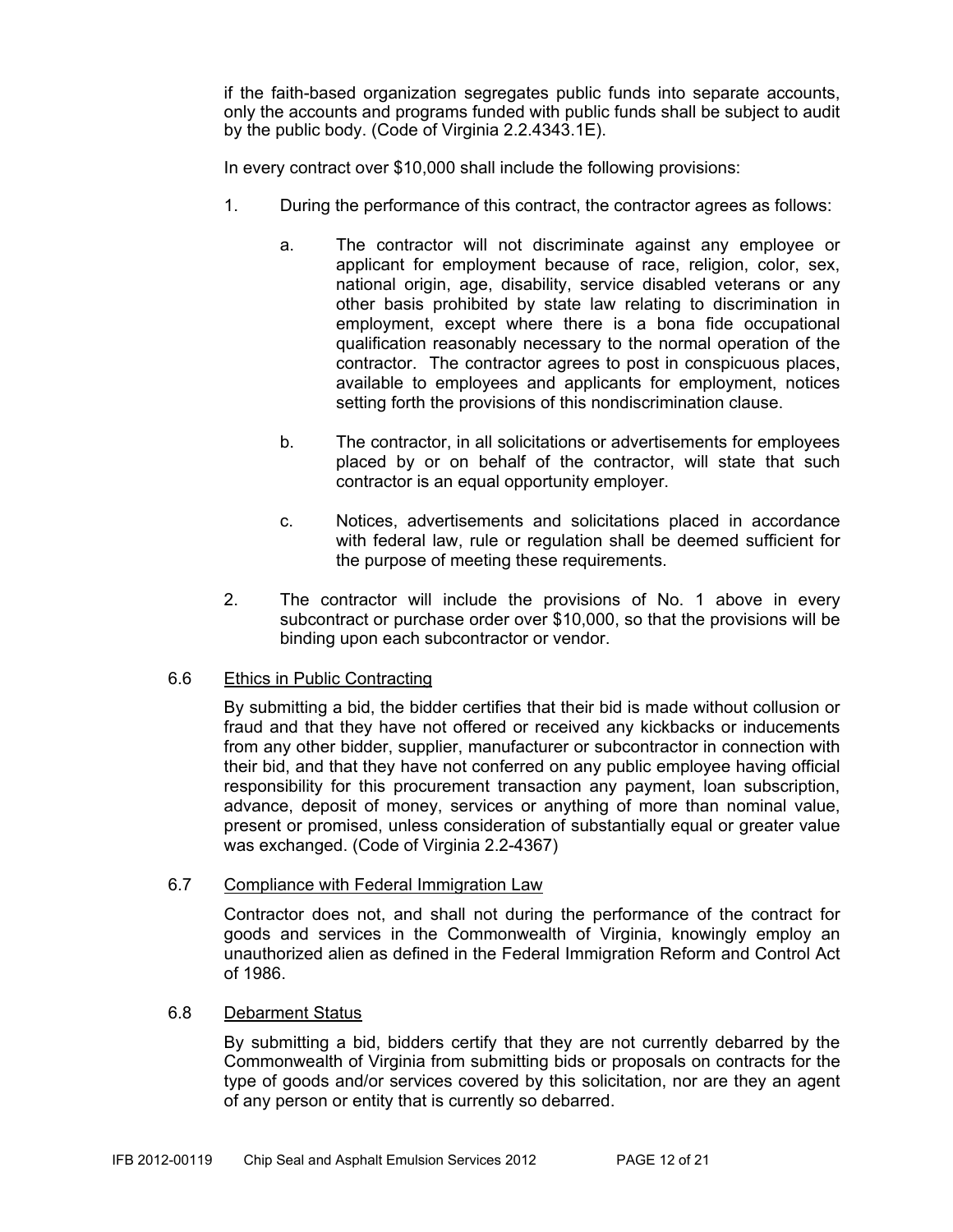#### 6.9 Antitrust

By entering into a contract, the contractor conveys, sells, assigns, and transfers to the City of Suffolk all rights, title and interest in and to all causes of action it may now have or hereafter acquire under the antitrust laws of the United States and the Commonwealth of Virginia, relating to the particular goods or services purchased or acquired by the City of Suffolk under said contract.

#### 6.10 Drug-free Workplace

During the performance of this contract, the contractor agrees to (i) provide a drugfree workplace for the contractor's employees; (ii) post in conspicuous places, available to employees and applicants for employment, a statement notifying employees that the unlawful manufacture, sale, distribution, dispensation, possession, or use of a controlled substance or marijuana is prohibited in the contractor's workplace and specifying the actions that will be taken against employees for violations of such prohibition; (iii) state in all solicitations or advertisements for employees placed by or behalf of the contractor that the contractor maintains a drug-free workplace; and (iv) include the provisions of the foregoing clauses in every subcontract or purchase order of over \$10,000, so that the provisions will be binding upon each subcontractor or vendor.

For the purpose of this section, "drug-free workplace" means a site for the performance of work done in connection with a specific contract awarded to a contractor in accordance with this chapter, the employees of whom are prohibited from engaging in the unlawful manufacture, sale, distribution, dispensation, possession, or use of a controlled substance or marijuana during the performance of the contract.

#### 6.11 Exemption from Taxes

The City is exempt from State Sales Tax and Federal Excise Tax. Tax Exemption Certificate indicating the City's tax exempt status will be furnished by the City of Suffolk.

#### 6.12 Faith-Based Organizations

City of Suffolk does not discriminate against faith-based organizations.

#### 6.13 Substitutions

NO substitutions or cancellations permitted after award without written approval by the Purchasing Agent.

#### 6.14 Method of Payment

Contractor shall submit invoices in duplicate for each delivery, such statement to include detailed breakdown of all charges, and shall be based on completion of tasks or deliverables.

Invoices shall be submitted to using departments.

Upon acceptance of work, the City will render payment within forty-five (45) days of receipt of invoice. Interest shall accrue at the rate of one percent per month. Unless otherwise provided under the terms of this CONTRACT, interest for late payments shall not exceed one percent (1%) per month.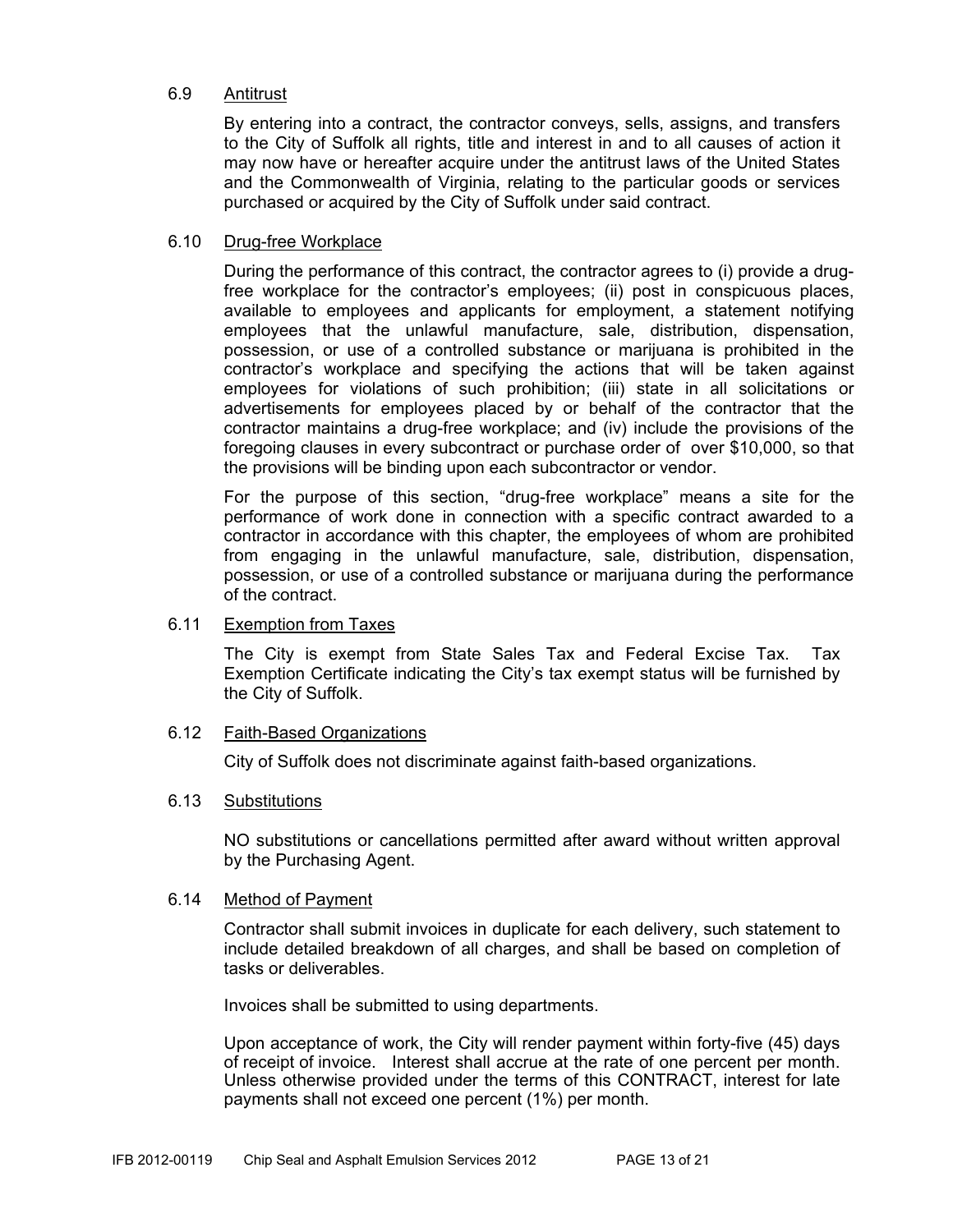Individual contractors shall provide their social security numbers, and proprietorships, partnerships, and corporations shall provide their federal employer identification number on the pricing form.

#### 6.15 Payments to Subcontractors

Within seven (7) days after receipt of monies paid by the City for work performed by a subcontractor under this contractor, the contractor shall either:

- a. Pay the subcontractor for the proportionate share of the total payment received from the City attributable to the work performed by the subcontractor under this contract; or
- b. Notify the City and subcontractor, in writing, of his intention to withhold all or a part of the subcontractor's payment and the reason for non-payment.

The contractor shall pay interest to the subcontractor on all amounts owed that remain unpaid beyond the seven (7) day period except for amounts withheld as allowed in item b above.

Payments to subcontractor shall be made in accordance with § 2.2-4354 of Code of Virginia (1950), as amended. Unless otherwise specified in the contract, interest shall accrue at the rate of one percent (1%) per month.

#### 6.16 Non-Assignment

This contract may not be assigned in whole or in part without the written consent of the Purchasing Agent.

#### 6.17 Termination without Cause

The City may at any time, and for any reason, terminate this Contract by written notice to contractor specifying the termination date, which shall be not less than thirty (30) days from the date such notice is mailed.

Notice shall be given to contractor by certified mail/return receipt requested at the address set forth in contractor's Bid or as provided in this Contract.

In the event of such termination, contractor shall be paid such amount as shall compensate contractor for the work satisfactorily completed, and accepted by the City, at the time of termination.

If the City terminates this Contract, contractor shall withdraw its personnel and equipment, cease performance of any further work under this Contract, and turn over to the City any work completed or in process for which payment has been made.

#### 6.18 Termination with Cause/Default/Cancellation

In the event that contractor shall for any reason or through any cause be in default of the terms of this Contract, the City may give contractor written notice of such default by certified mail/return receipt requested at the address set forth in Contractor's Bid/Proposal or as provided in this contract.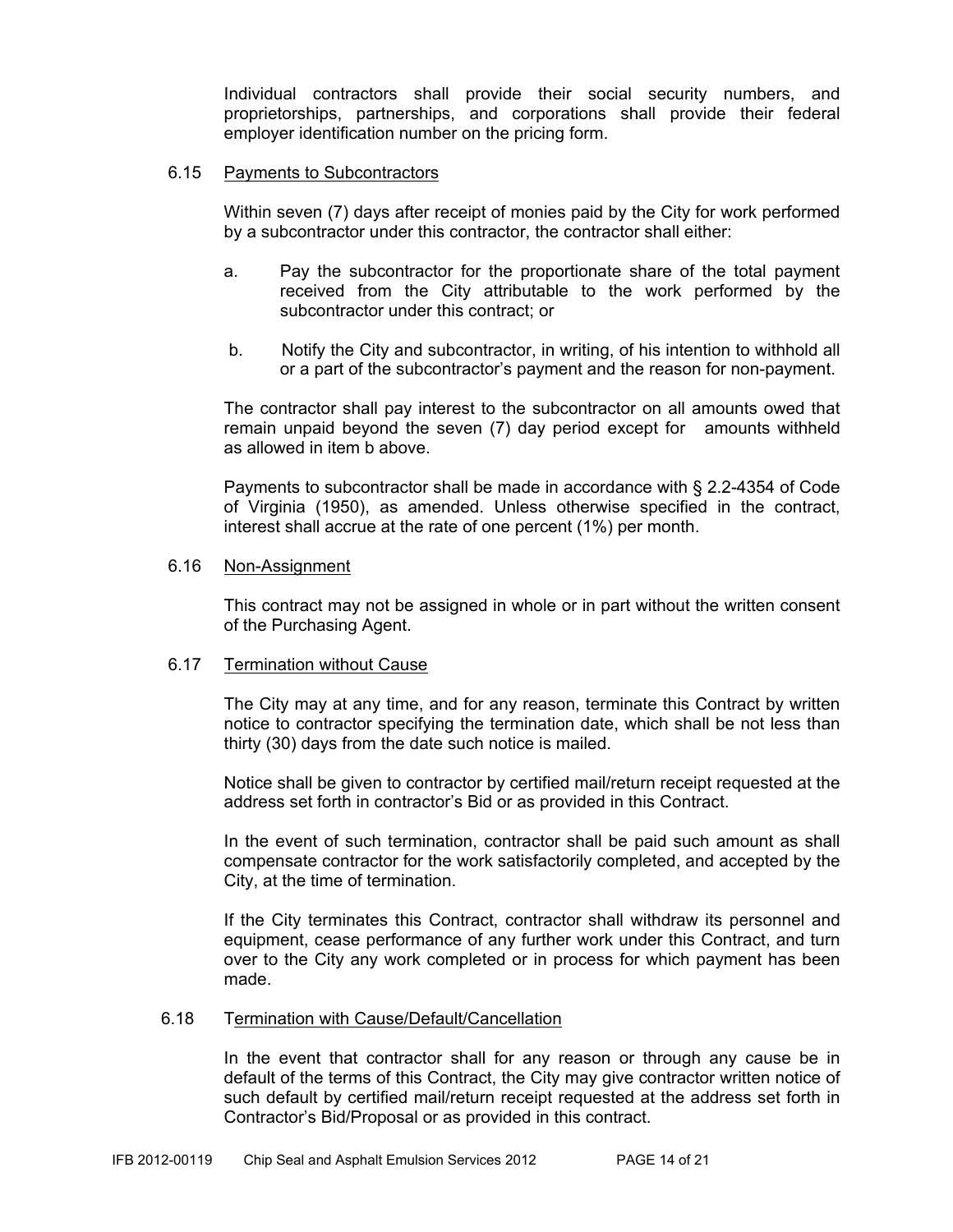Unless otherwise provided, contractor shall have ten (10) days from the date such notice is mailed in which to cure the default. Upon failure of contractor to cure the default, the City may immediately cancel and terminate this contract as of the mailing date of the default notice.

Upon termination, contractor shall withdraw its personnel and equipment, cease performance of any further work under the contract, and turn over to the City any work in process for which payment has been made.

In the event of violations of law, safety or health standards and regulations, this contract may be immediately cancelled and terminated by the City and provisions herein with respect to opportunity to cure default shall not be applicable.

#### 6.19 Non-Appropriation – Availability of Funds

It is understood and agreed between the parties hereto that the City shall be bound and obligated hereunder only to the extent that the funds shall have been appropriated and budgeted for the purpose of this contract. In the event funds are not appropriated and budgeted in any fiscal year for payments due under this contract, the City shall immediately notify contractor of such occurrence and this contract shall terminate on the last day of the fiscal year for which the appropriation was made without penalty or expense to the City of any kind whatsoever.

#### 6.20 Changes and Additions

It shall be the responsibility of the Contractor to notify the City, in writing, of any necessary modifications or additions in the Scope of this Agreement. Compensation for changes or additions in the Scope of this Agreement will be negotiated and approved by the City, in writing.

It is understood and agreed to by both the City and the Contractor that such modifications or additions to this Agreement shall be made only by the full execution of the City's standard Agreement change order form. Furthermore, it is understood and agreed by both parties that any work done by the Contractor on such modification or addition to this Agreement prior to the City's execution of its standard Agreement change order form shall be at the total risk of the Contractor and said work may not be compensated by the City.

#### 6.21 Severability

If any part, term, or provision of this agreement, shall be found by the Court to be legally invalid or unenforceable, then such provision or portion thereof, shall be performed in accordance with applicable laws. The invalidity or unenforceability of any provision or portion of any contract document shall not affect the validity of any other provision or portion of the contract document.

#### 6.22 Conflict of Interest

Contractor shall not accept or receive commissions or other payments from third parties for soliciting, negotiating, procuring, or effecting insurance on behalf of the City.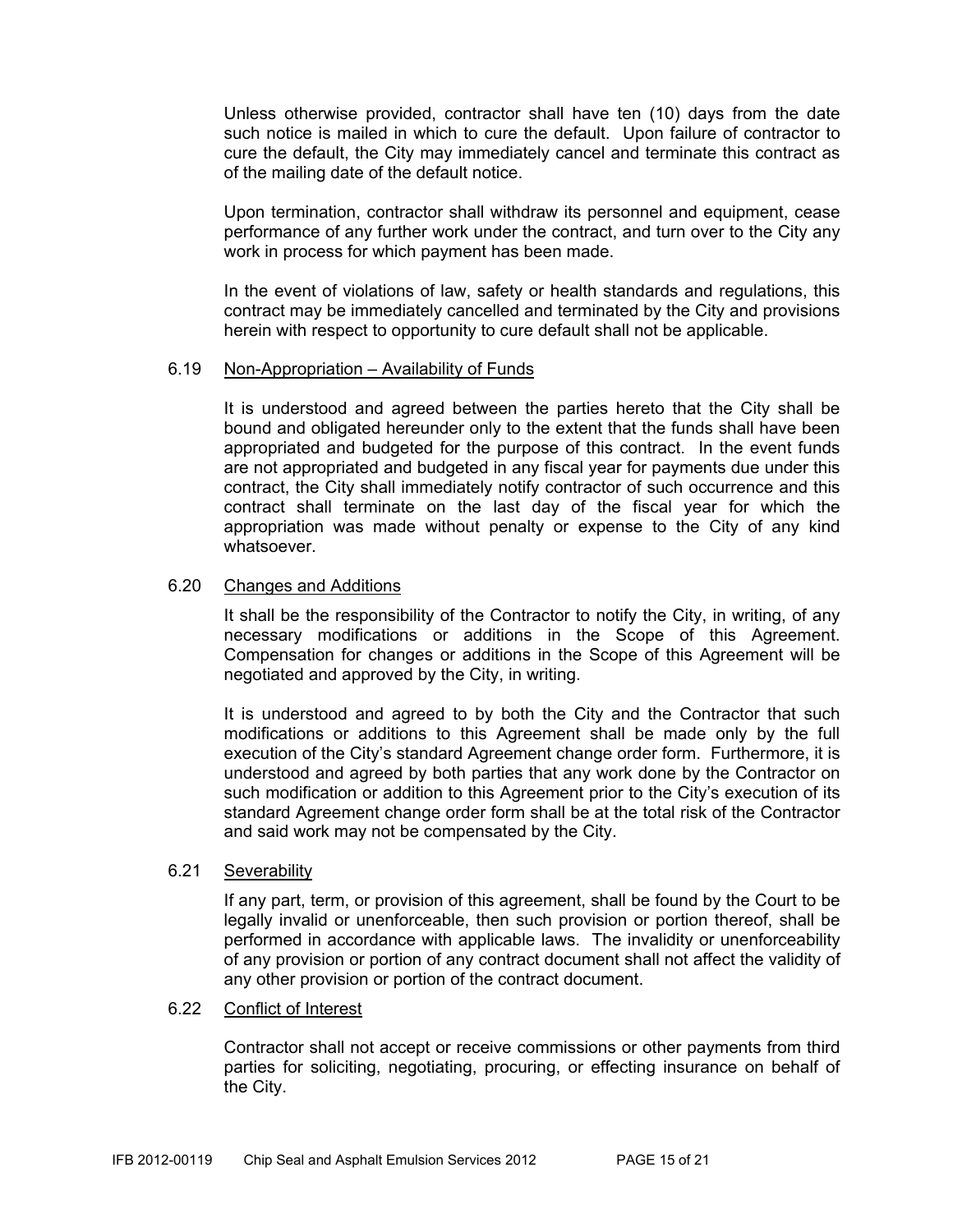#### 6.23 Responsibility of Contractor

The Contractor shall, without additional costs or fee to the City, correct or revise any errors or deficiencies in his performance. Neither the City's review, approval or acceptance of, nor payment for any of the services required under this Agreement shall be deemed a waiver of rights by the City, and the Contractor shall remain liable to the City for all costs which are incurred by the City as a result of the Contractor's negligent performance of any of the services furnished under this Agreement.

#### 6.24 Controlling Law

This Agreement is made, entered into, and shall be performed in the City of Suffolk, Virginia, and shall be governed by the applicable laws of the Commonwealth of Virginia without regard to its conflict of law rules.

#### 6.25 Venue; Pending/during Litigation

In the event of litigation concerning this Agreement, the parties agree to the exclusive jurisdiction and venue of the Circuit Court of the City of Suffolk, Virginia; however, in the event that the federal court has jurisdiction over the matter, then the parties agree to the exclusive jurisdiction and venue of the U.S. District Court for the Eastern District of Virginia, Norfolk Division.

The Contractor shall not cause a delay in services because of the pending or during litigation proceedings, except with the express, written consent of the City or written instruction/order from the Court.

#### 6.26 Applicable Laws

This contract shall be governed in all respects by the laws of the Commonwealth of Virginia. Any judicial action shall be filed in the Commonwealth of Virginia, City of Suffolk.

#### 6.27 Compliance with State Law, Foreign and Domestic Business authorized to Transact Business in the Commonwealth (VPPA §2.2 – 4311.2)

A bidder or offeror organized or authorized to transact business in the Commonwealth pursuant to Title 13.1 or Title 50 is to include in its bid or proposal the identification number issued to it by the State Corporation Commission. Any bidder or offeror that is not required to be authorized to transact business in the Commonwealth as a foreign business entity under Title 13.1 or Title 50 or as otherwise required by law shall include in its bid or proposal a statement describing why the bidder or offeror is not required to be so authorized. A public body may void any contract with a business if the business fails to remain in compliance with the provisions of this section.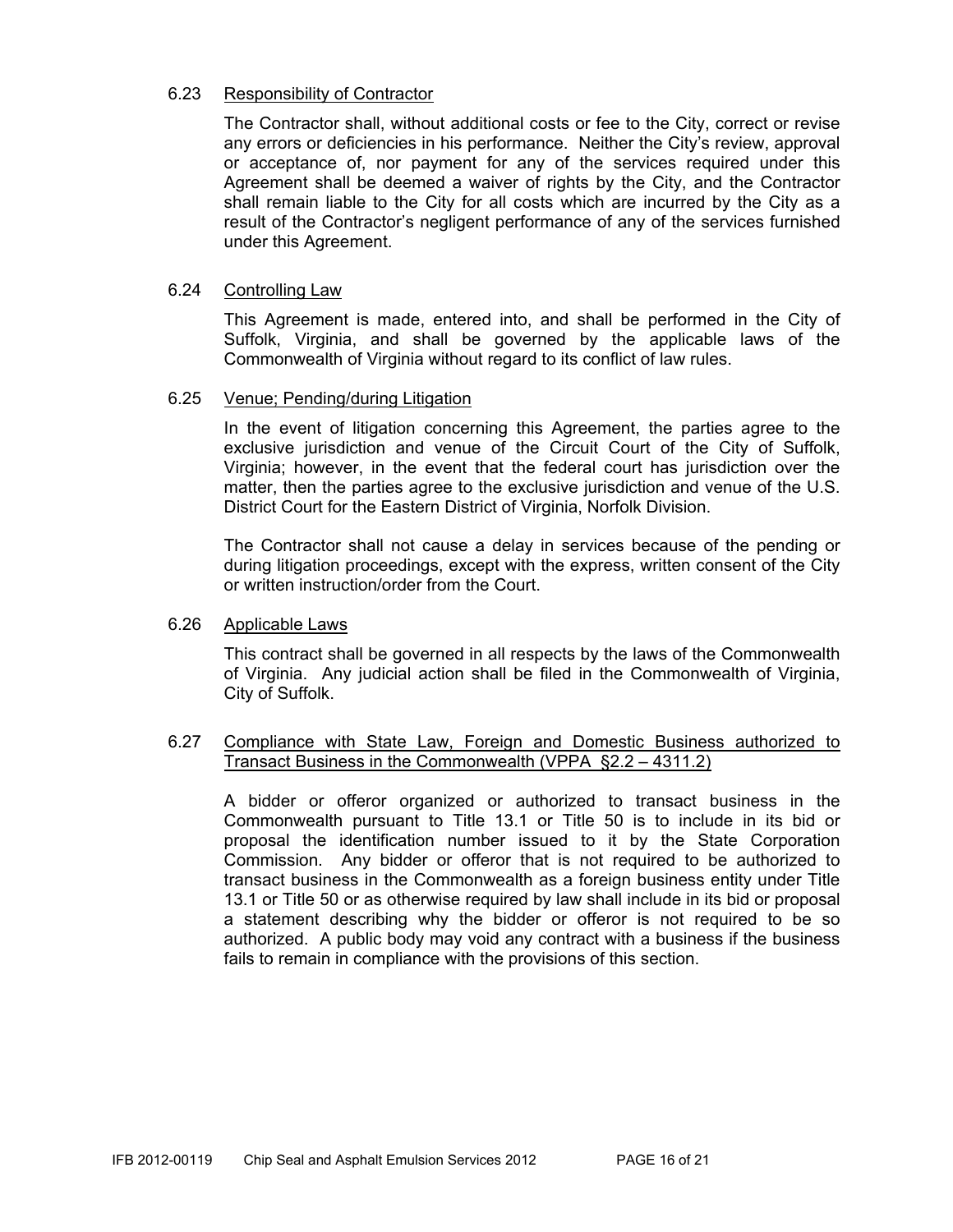## **BID FORM**

Suffolk, VA 23434

**TO:** City of Suffolk **BID:** Chip Seal and Asphalt Emulsion Services Purchasing Division **DUE:** *June 14, 2012* **TIME:** 3:00 p.m., Local

**\_\_\_\_\_\_\_\_\_\_\_\_\_\_\_\_\_\_\_\_\_\_\_\_\_\_\_\_\_\_\_\_(Company)** offers to furnish all labor, equipment, vehicles/transportation, materials, permits and fees, and insurance required to provide annual chip seal and asphalt emulsion services for the City of Suffolk in accordance with all specifications, terms, and conditions herein.

#### **Chip Seal Repair**

| <b>QTY</b> | <b>Description</b>  | <b>Unit Price</b> | Total |
|------------|---------------------|-------------------|-------|
|            | 10,000 Square Yards | S                 | \$.   |

List all **equipment** to be used by Contractor for this contract. Use back of BID FORM if additional space is needed.

| Quantity                          | <b>Description</b>                                                                                                                                                                                                            | <b>Manufacturer</b> |
|-----------------------------------|-------------------------------------------------------------------------------------------------------------------------------------------------------------------------------------------------------------------------------|---------------------|
|                                   |                                                                                                                                                                                                                               |                     |
|                                   |                                                                                                                                                                                                                               |                     |
|                                   | the control of the control of the control of the control of the control of the control of the control of the control of the control of the control of the control of the control of the control of the control of the control |                     |
|                                   |                                                                                                                                                                                                                               |                     |
|                                   |                                                                                                                                                                                                                               |                     |
|                                   | <u> 1989 - Johann Stoff, amerikansk politiker (* 1908)</u>                                                                                                                                                                    |                     |
| <b>Contract Contract Contract</b> |                                                                                                                                                                                                                               |                     |
|                                   |                                                                                                                                                                                                                               |                     |

**Manpower:** The Contractor has \_\_\_\_\_\_\_\_ (number) of employees available to his/her company to perform chip sealing services as needed for this contract.

**Company has \_\_\_\_\_\_\_\_ years of experience.**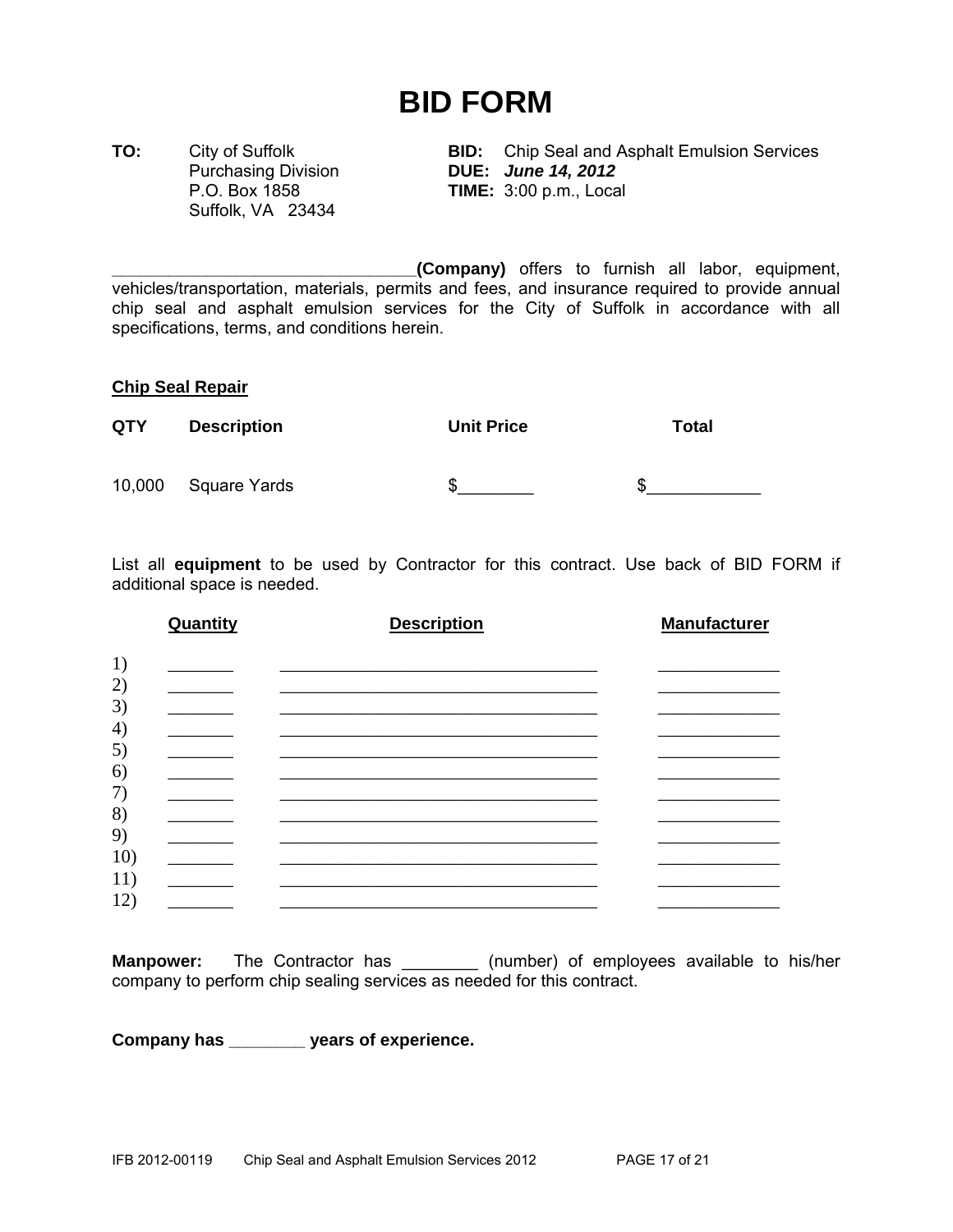*References:* Indicate below a listing of at least three (3) recent references for whom you have provided similar services. Include the date services were furnished and the name, address, and phone number of the person we have your permission to contact.

| <b>Client/Address</b>                                                                                                       | <b>Date</b>                                                  | <b>Contact Person</b> | <b>Phone No</b>     |
|-----------------------------------------------------------------------------------------------------------------------------|--------------------------------------------------------------|-----------------------|---------------------|
| 1)<br><u> Alexandro de la contentación de la contentación de la contentación de la contentación de la contentación de l</u> |                                                              |                       |                     |
| <u> 2002 - Johann John Stein, market francuski filozof (</u><br>2)                                                          |                                                              |                       |                     |
| the contract of the contract of the contract of the contract of the contract of the contract of the contract of<br>3)       |                                                              |                       |                     |
|                                                                                                                             |                                                              |                       |                     |
|                                                                                                                             | <b>Bidder has included Anticollusion Statement with bid.</b> |                       | Yes/No (Circle one) |

| Bidder has included certificate of insurance with bid. | Yes/No (Circle one) |
|--------------------------------------------------------|---------------------|
| Bidder has included SCC form and number assigned       | Yes/No (Circle one) |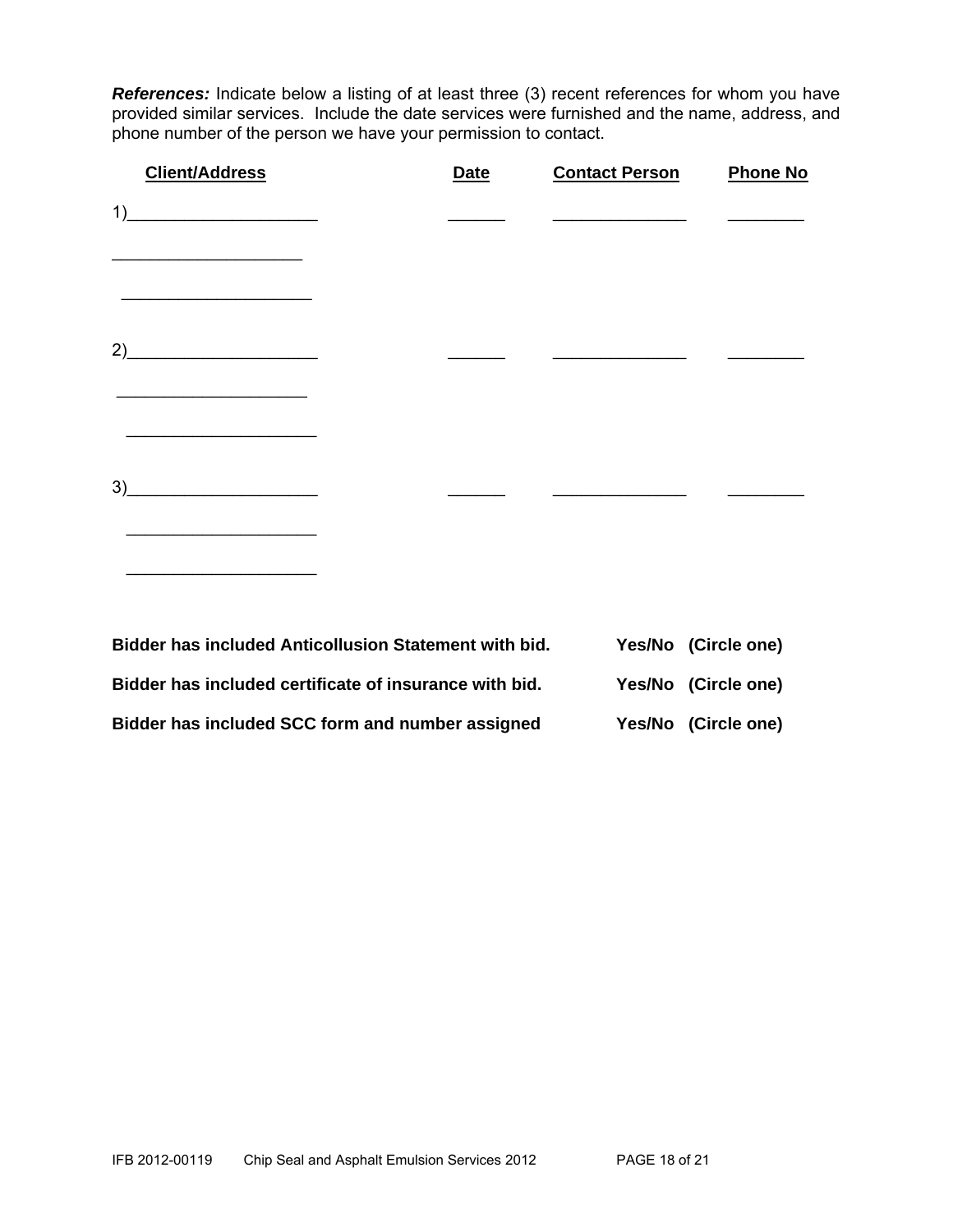| <b>Company Name</b>      | <u> 1980 - Andrea Barbara, manazarta eta politikaria (h. 1980).</u> |
|--------------------------|---------------------------------------------------------------------|
| <b>Address</b>           |                                                                     |
|                          |                                                                     |
| <b>Person Quoting</b>    | Title _______________________                                       |
| Telephone No.            |                                                                     |
|                          |                                                                     |
| Soc. Security # or FIN # |                                                                     |

I certify that this bid is made without prior understanding, agreement, or connection with any corporation, firm, or person submitting a bid for the same equipment/materials/ service and is in all respects fair and without collusion or fraud. I understand that collusive bidding is a violation of State and Federal law and can result in fines, prison sentences and civil damage awards. I agree to abide by all conditions of this bid and certify that I am authorized to sign this bid for the bidder.

I certify by my signature below that I have received the documents associated with this bid and understand that the review for completeness of these bid documents and the understanding and comprehension of the bid specifications is solely my responsibility; based on this, by my signature below I waive all rights to further claims against the City of Suffolk that the document were incomplete or not understandable.

I certify that the bidder represented herein is eligible to bid with respect to all applicable sections of State and Local Government Conflict of Interest Act, Code of Virginia, Section 2.1-639.1 et. seq.

| * Signature_ | <b>Date</b> |  |
|--------------|-------------|--|
|              |             |  |

**Title** 

\* Person signing bid should show title or authority to bind the firm in a contract.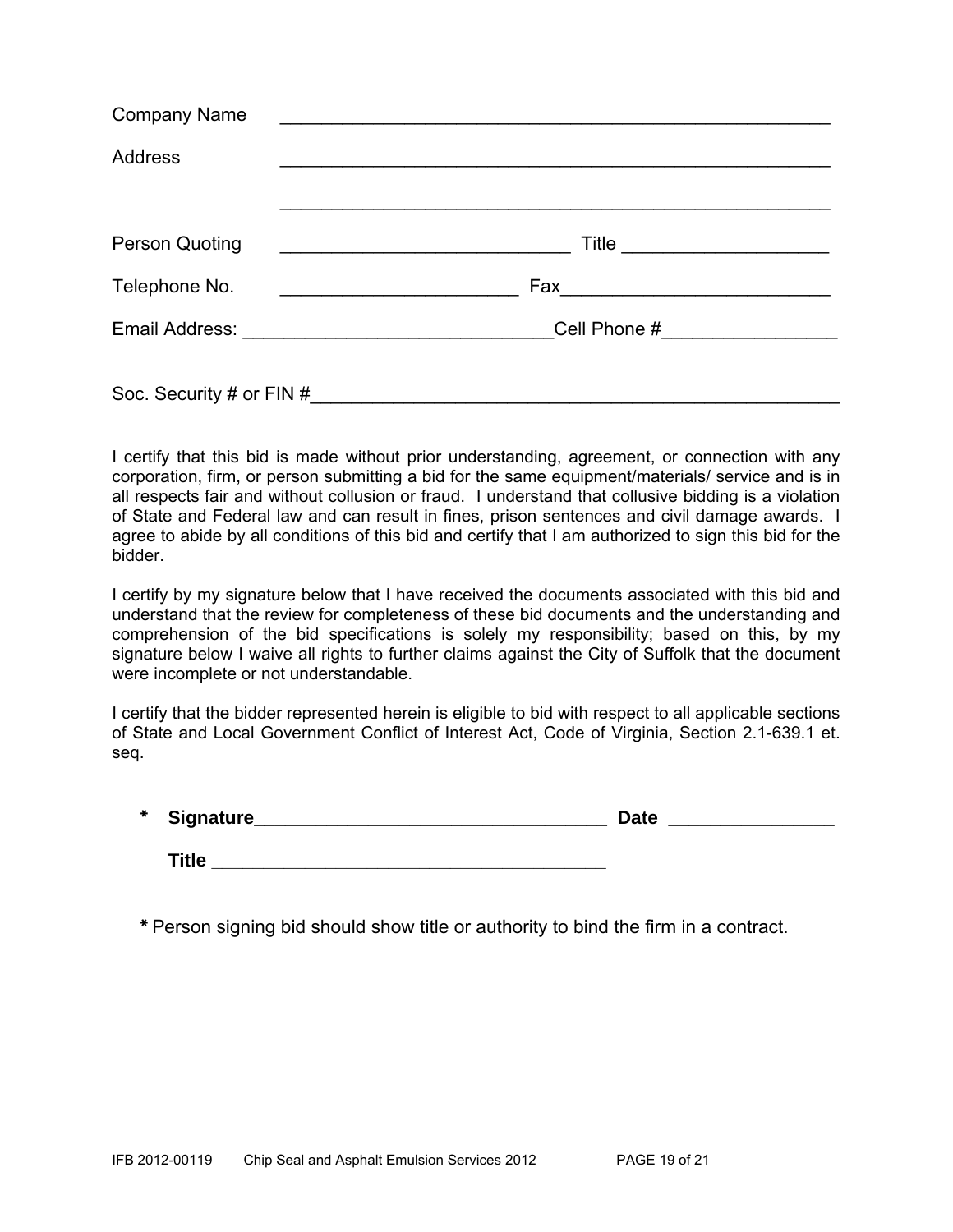#### PROOF OF AUTHORITY TO TRANSACT BUSINESS IN VIRGINIA THIS FORM MUST BE SUBMITTED WITH YOUR PROPOSAL/BID, FAILURE TO INCLUDE THIS FORM MAY RESULT IN REJECTION OF YOUR PROPOSAL/BID

Pursuant to Virginia Code §2.2-4311.2 an Offeror/Bidder organized or authorized to transact business in the Commonwealth pursuant to Title 13.1 or Title 50 of the Code of Virginia shall include in its proposal/bid the identification number issued to it by the State Corporation Commission ("SCC"). Any Offeror/Bidder that is not required to be authorized to transact business in the Commonwealth as a foreign business entity under Title 13.1 or Title 50 of the Code of Virginia or as otherwise required by law shall include in its proposal/bid a statement describing why the Offeror/Bidder is not required to be so authorized. Any Offeror/Bidder described herein that fails to provide the required information shall not receive an award unless a waiver of this requirement and the administrative policies and procedures establish to implement this section is granted by the City Manager, as applicable.

If this quote for goods or services is accepted by the City of Suffolk, Virginia the undersigned agrees that the requirements of the Code of Virginia Section §2.2-4311.2 have been met.

Please complete the following by checking the appropriate line that applies and providing the requested information.

A.\_\_\_\_\_\_ Offeror/Bidder is a Virginia business entity organized and authorized to transact business in Virginia by the SCC and such vendor's Identification Number issued to it by the SCC is

 $\mathcal{L}_\text{max}$  and  $\mathcal{L}_\text{max}$  and  $\mathcal{L}_\text{max}$ B. **Combinded Offeror/Bidder** is an out-of-state (foreign) business entity that is authorized to transact business in Virginia by the SCC and such vendor's identification Number issued to it by the SCC is

C. C. C. Cofferor/Bidder does not have an Identification Number issued to it by the SCC such vendor is not required to be authorized to transact business in Virginia by the SCC for the following reason(s): **Please attach additional sheets if you need to explain why such Offeror/Bidder is not required to be authorized to transact business in Virginia.** 

\_\_\_\_\_\_\_\_\_\_\_\_\_\_\_\_\_\_\_\_\_\_\_\_\_\_\_\_\_\_\_\_\_\_\_\_\_\_\_\_\_\_ Legal Name of Company (as listed on W-9)

\_\_\_\_\_\_\_\_\_\_\_\_\_\_\_\_\_\_\_\_\_\_\_\_\_\_\_\_\_\_\_\_\_\_\_\_\_\_\_\_\_\_

\_\_\_\_\_\_\_\_\_\_\_\_\_\_\_\_\_\_\_\_\_\_\_\_\_\_\_\_\_\_\_\_\_\_\_\_\_\_\_\_\_\_

\_\_\_\_\_\_\_\_\_\_\_\_\_\_\_\_\_\_\_\_\_\_\_\_\_\_\_\_\_\_\_\_\_\_\_\_\_\_\_\_\_\_

 $\mathcal{L}_\text{max}$  , and the set of the set of the set of the set of the set of the set of the set of the set of the set of the set of the set of the set of the set of the set of the set of the set of the set of the set of the

Legal Name of Offeror/Bidder

**Date** 

Authorized Signature

 $\mathcal{L}_\text{max}$  and  $\mathcal{L}_\text{max}$  and  $\mathcal{L}_\text{max}$ 

Print or Type Name and Title

#### **RETURN THIS PAGE WITH COPIES OF DOCUMENTATION**